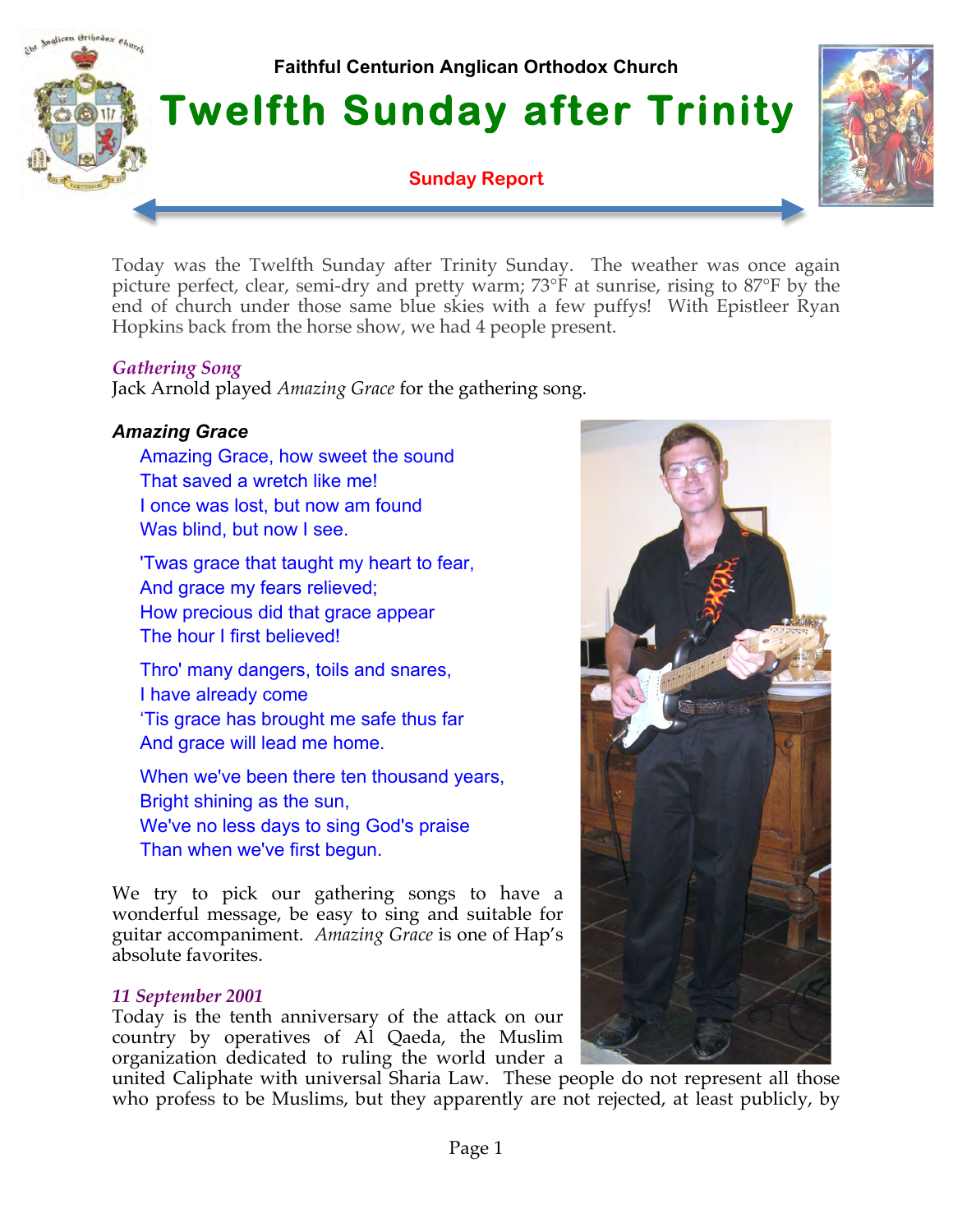anything close to a majority of Muslims worldwide. There are many Muslims, whom the Al Qaeda consider apostate who do reject their ideas. But, the vast majority of Muslims either accept the concepts put forth by Al Qaeda or fear them enough not to publicly reject them.

We hear that we are not at war with Islam. That apparently is true. However, there is a very significant portion of Islam that is at war with us. We need to understand this. We need to make an alliance with those Muslims Al Qaeda and the like consider apostate and eliminate the threat from the others.

On 11 September 2001, the country came together as one. You were either with us or against us. Now, that is no longer true. We are more concerned about increasing the size of our government and increasing citizen dependence to further the aims of government than we are with our country's survival.

Today you will hear of the murder of over 3,000 of our citizens, you likely will have to work very hard to figure out they were murdered by Al Qaeda warriors engaged in what they considered to be a Holy War. Warriors who lived here amongst us for at least six months, then turned on us. All were illegal aliens at the time of the attack, having been legally allowed into this country then overstaying their visas. Remember that when our President refuses to allow deportation of illegal aliens, including his aunt and uncle.

On 11 September 2001, there were heroes, there were murder victims and there were murderers clothed as Holy Warriors. Police officers, firemen, military personnel and countless others "rode towards the sound of gunfire" at the peril of their lives. There were those who did their duty and died or were injured doing it. There were those who did not believe the FAA's directions on hijacking was sound; fought and did not allow their aircraft to be used as a weapon. There were heroes; these were Americans at their best.

Now, just like after 7 December 1941, we are at war. Too bad most of us, particularly in the Executive Branch, have not noticed.

### *Propers*

Each Sunday there are Propers: special prayers and readings from the Bible. There is a Collect for the Day; that is a single thought prayer, most written either before the refounding of the Church of England in the 1540s or written by Bishop Thomas Cranmer, the first Archbishop of Canterbury after the re-founding.

The Collect for the Day is to be read on Sunday and during Morning and Evening Prayer until the next Sunday. If you have a hard time remembering, "Do I read the Collect from last Sunday or next Sunday during the week?" Remember Sunday is the first day of the week. There are also two Bible readings, the Epistle and the Gospel. While they are "lessons", they are not the First Lesson and the Second Lesson, they are the Epistle and the Gospel. The Epistle is normally a reading from one of the various Epistles, or letters, in the New Testament. The Gospel is a reading from one of the Holy Gospels, Matthew, Mark, Luke and John. The Collect is said by the minister as a prayer, the Epistle can be read by either a designated reader (as we do in our church) or by one of the ministers and the Holy Gospel, which during the service in our church is read by an ordained minister or our Deacon Striker.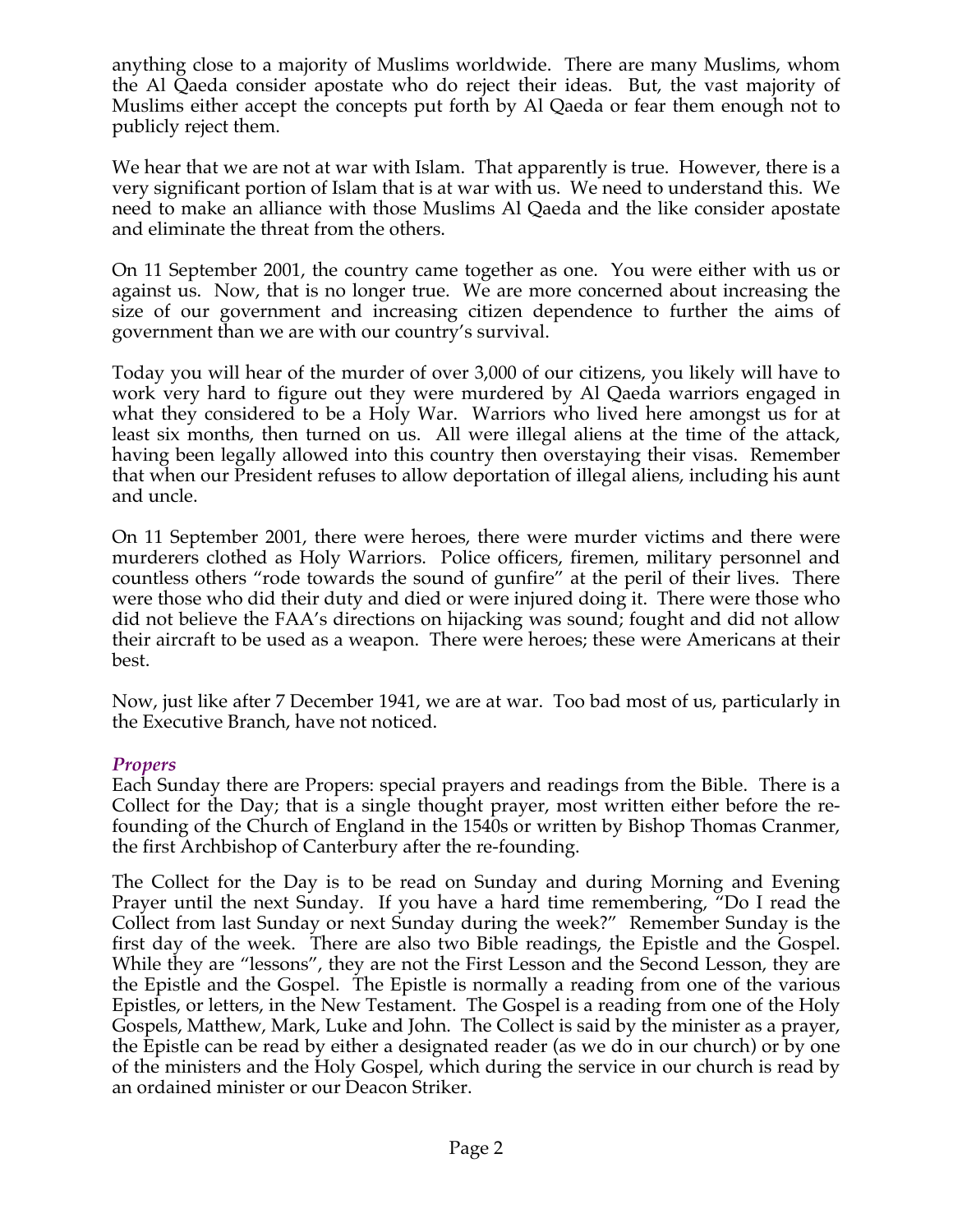The propers are the same each year, except if a Red Letter Feast, that is one with propers in the prayerbook, falls on a Sunday, then those propers are to be read instead, except in a White Season, where it is put off. Red Letter Feasts, so called because in the Altar Prayerbooks the titles are in red, are special days. Most of the Red Letter Feasts are dedicated to early saints instrumental in the development of the church, others to special events. Some days are particularly special and the Collect for that day is to be used for an octave (eight days) or an entire season, like Advent or Lent.

The Propers for today are found on Page 206-207, with the Collect first:

# The Twelfth Sunday after Trinity.

#### *The Collect.*

**LMIGHTY** and everlasting God, who art always more ready to hear than we to **ALMIGHTY** and everlasting God, who art always more ready to hear than we to pray, and art wont to give more than either we desire or deserve; Pour down upon us the abundance of thy mercy; forgiving us those things whereof our conscience is afraid, and giving us those good things which we are not worthy to ask, but through the merits and mediation of Jesus Christ, thy Son, our Lord. *Amen*

Ryan Hopkins read the Epistle, which came from Paul's Second Letter to the

Corinthians, the Third Chapter beginning at the Fourth Verse. Paul reminds us through the Grace of God we can be able ministers of the new testament, on our own we can be in the end no good. If we are able to completely follow the Law, with good intent, we can through that please God, but inasmuch as that is impossible we fall short. The letter of the Law, which cannot be complied with is death. But following the spirit of the Law gives life. That is Jesus' message, for in the Law is death and in the spirit life. For if there is glory in administering the Law, how much more glory is there in the spirit of the Law, which is Jesus' message?

**TUCH** trust have we through Christ to God-ward: not that we are sufficient of ourselves to think **SOLUCH** trust have we through Christ to God-ward: not that we are sufficient of ourselves to think any thing as of ourselves; but our



sufficiency is of God; who also hath made us able ministers of the new testament; not of the letter, but of the spirit: for the letter killeth, but the spirit giveth life. But if the ministration of death, written and engraven in stones, was glorious, so that the children of Israel could not stedfastly behold the face of Moses for the glory of his countenance; which glory was to be done away: how shall not the ministration of the spirit be rather glorious? For if the ministration of condemnation be glory, much more doth the ministration of righteousness exceed in glory.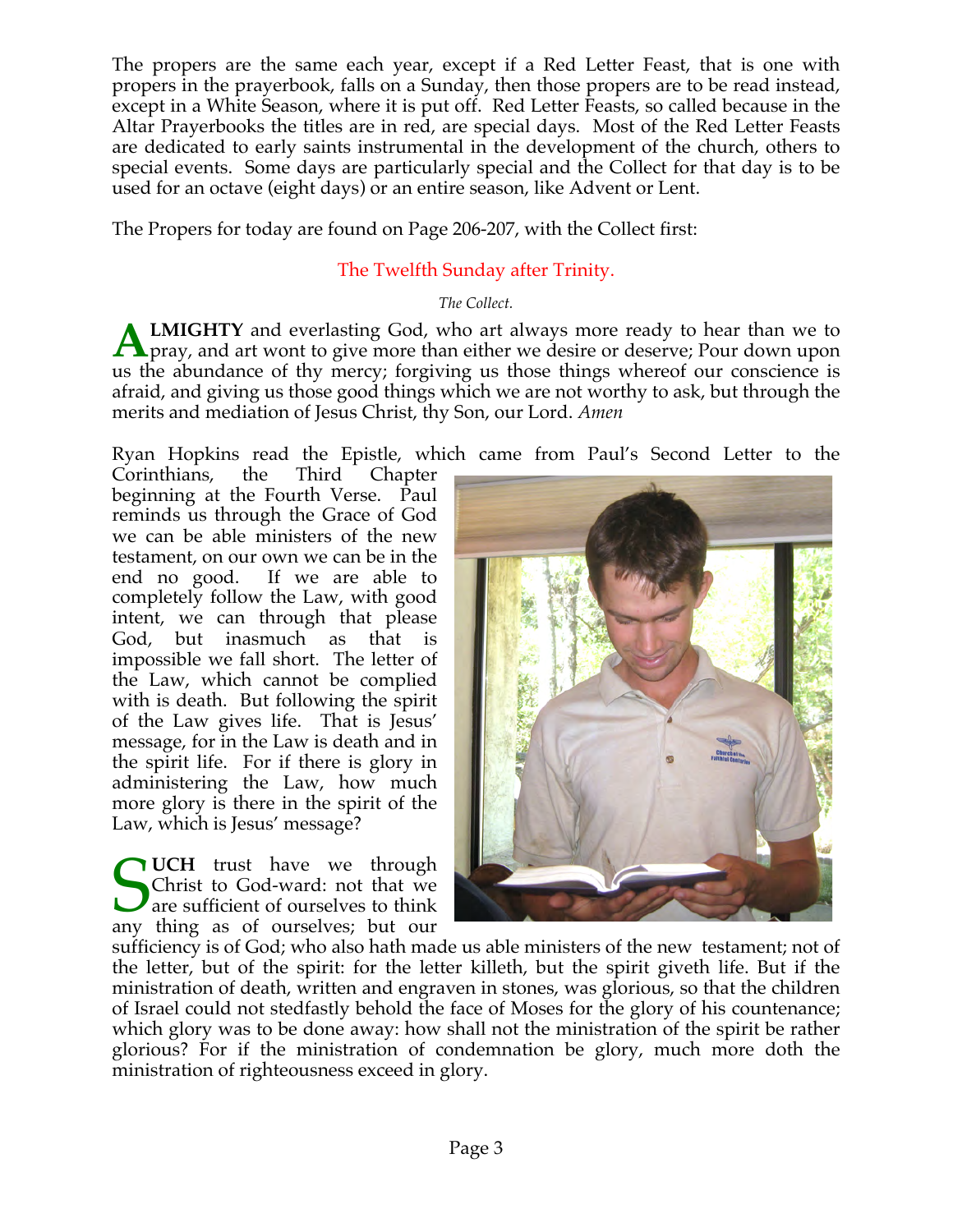Deacon Striker Jack Arnold read today's Holy Gospel which started in the Seventh



Chapter of the Gospel according to St. Mark, beginning at the Thirty-First Verse. Jesus came in to the coast of Decapolis<sup>1</sup>. The people brought unto him a deaf mute. Jesus examined the man, put his fingers in his ears, touched his tongue and said "Ephphatha"<sup>2</sup>, that is, "Be opened." What Jesus did here for the deaf mute physically is what he does for each of us spiritually. Through Jesus, we hear the Word of God and are given the ability to speak it. Conversely, there are none so deaf as those who will not hear and none so blind as those who will not see. It is up to each of us to choose if we will remain blind, deaf and dumb or open our eyes to see, hear and speak the Word of God. When we receive the gift of sight, hearing and speech we embark on a new life of freedom.

**ESUS**, departing from the coasts of Tyre and Sidon, came unto the sea of Galilee, through the midst of the coasts of Decapolis. And they bring unto him one that was deaf, and had an impediment in his speech; and they beseech him to put his hand upon him. And he took him aside from the multitude, and put his fingers into his ears, and he spit, and touched his tongue; and looking up to heaven, he sighed, and saith unto him, Ephphatha, that is, Be opened. And straightway his ears were opened, and the string of his tongue was loosed, and he spake plain. And he charged them that they should tell no man: but the more he charged them, so much the more a great deal they published it; and were beyond measure astonished, saying, He hath done all things well: he maketh both the deaf to hear, and the dumb to speak. J

#### *Sermon – Time and Action*

Today's sermon tied the Epistle and Gospel together and is mainly contained in the forewords above. The Jews could or would not comply with the 613 Mosaic Laws which brought them death. Jesus gave us two laws only to comply with, which though simpler are harder. Love God, Love your neighbor like yourself. Think about it, if you

 $\frac{1}{1}$  $^1$  Decapolis - ten cities=deka, ten, and polis, a city, a district on the east and south-east of the Sea of Galilee containing "ten cities, " which were chiefly inhabited by Greeks. It included a portion of Bashan and Gilead, and is mentioned three times in the New Testament (Matt. 4: 25; Mark 5: 20; 7: 31). These cities were Scythopolis, i. e., "city of the Scythians", (ancient Bethshean, the only one of the ten cities on the west of Jordan), Hippos, Gadara, Pella (to which the Christians fled just before the destruction of Jerusalem), Philadelphia (ancient Rabbath-ammon), Gerasa, Dion, Canatha, Raphana, and Damascus. When the Romans conquered Syria (B. C. 65) they rebuilt, and endowed with certain privileges, these "ten cities, " and the province connected with them they called "Decapolis. "

 $2$  Ephphatha the Greek form of a Syro-Chaldaic or Aramaic word, meaning "Be opened", uttered by Christ when healing the man who was deaf and dumb (Mark 7: 34). It is one of the characteristics of Mark that he uses the very Aramaic words which fell from our Lord's lips. (See 3: 17; 5: 41; 7: 11; 14: 36; 15: 34. )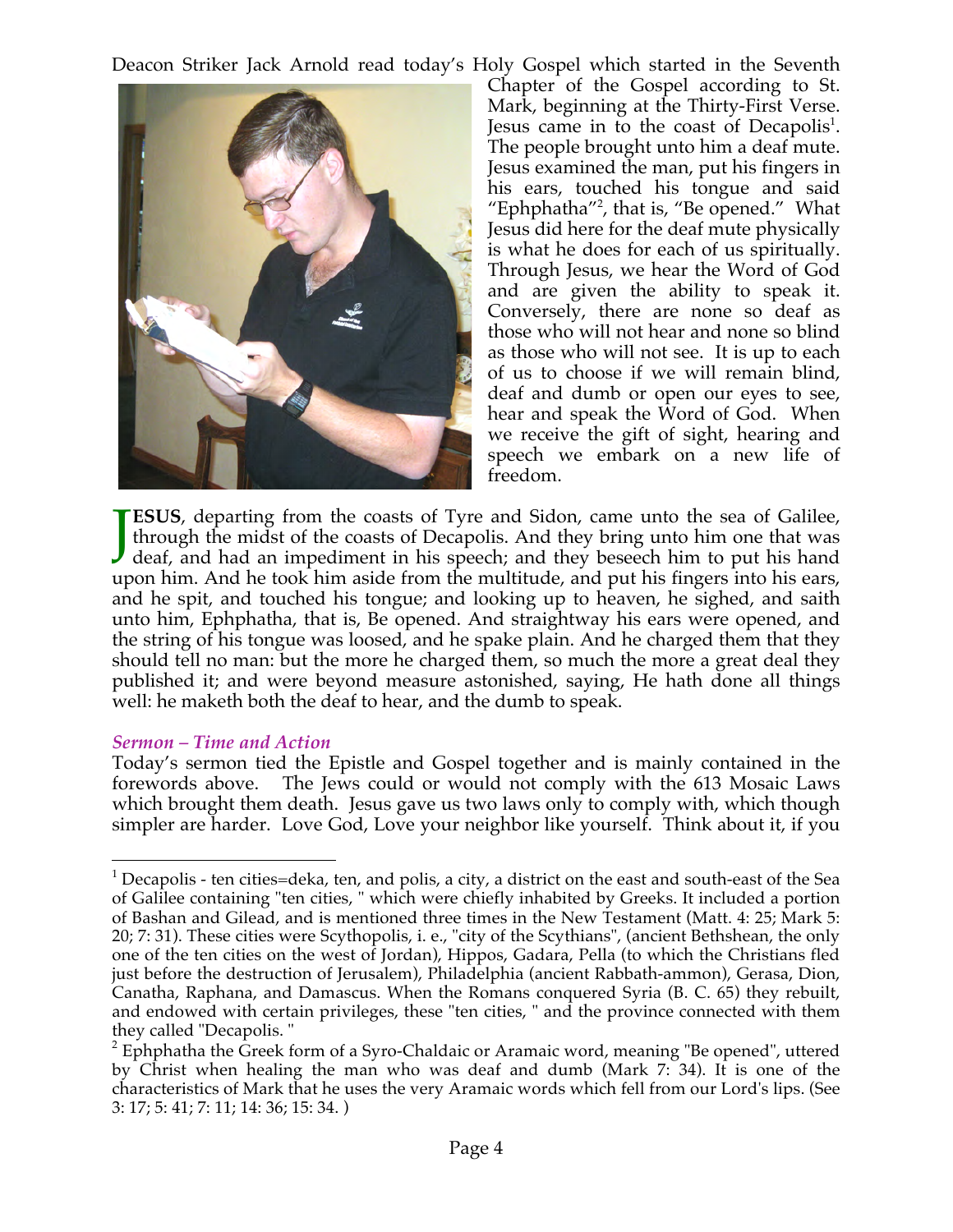do those two things, you will find you need no other real moral guidance. The problem is just like the Jews, we cannot perfectly follow those either. But, happily for us, Jesus' sacrifice on our behalf accounts us as just before God. So, now that we know that, who do we tell about it? Do we let people know, or do we hide our allegiance to the Lord? If you hide your allegiance, you really have none.

Actions speak louder than words.

# *Bishop Ogles' message for today*

Today's work from Bishop Jerry is on the Holy Gospel for this Sunday. It is very interesting. I cannot commend it to you enough.

# **Devotion for 11 September 2011 Anno Domini - 12th Sunday after Trinity**

*" 31 And again, departing from the coasts of Tyre and Sidon, he came unto the sea of* 



*Galilee, through the midst of the coasts of Decapolis. 32 And they bring unto him one that was deaf, and had an impediment in his speech; and they beseech him to put his hand upon him. 33 And he took him aside from the multitude, and put his fingers into his ears, and he spit, and touched his tongue; 34 And looking up to heaven, he sighed, and saith unto him, Ephphatha, that is, Be opened. 35 And straightway his ears were opened, and the string of his tongue was loosed, and he spake plain. 36 And he charged them that they should tell no man: but the more he charged them, so much the more a great deal they published it; 37 And were beyond measure astonished, saying, He hath done all things well: he maketh both the deaf to hear, and the dumb to speak*. (Mark 7:31- 37)

Jesus has been traveling a long and dusty trail from Sidon and Tyre along the coasts of the Mediterranean Sea. He crosses over Jordan to the coast of Decapolis and the Sea of Galilee. The Gospel of St Matthew describes the same scene in a parallel account.

"*29And Jesus departed from thence, and came nigh unto the Sea of Galilee; and went up into a mountain, and sat down there. 30 And great multitudes came unto him, having with them those that were lame, blind, dumb, maimed, and many others, and cast them down at Jesus' feet; and he healed them: 31 Insomuch that the multitude wondered, when they saw the dumb to speak, the maimed to be whole, the lame to walk, and the blind to see: and they glorified the God of Israel*." (Matt 15:29-31)

Amazingly, the observers recognized the power of God working THROUH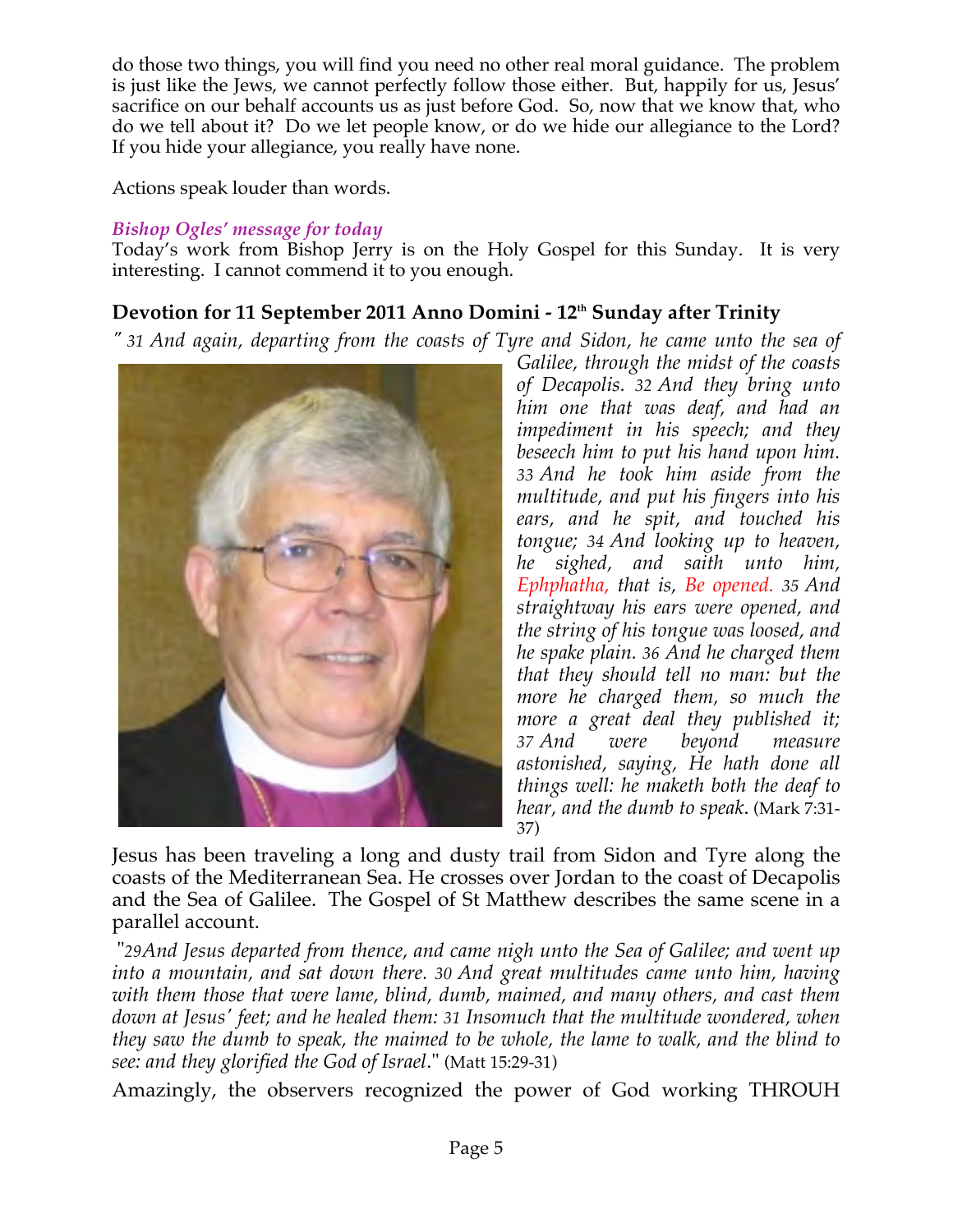Jesus, but did not recognize that power IN and OF Jesus. "*And there came a fear on all: and they glorified God, saying, That a great prophet is risen up among us; and, That God hath visited his people.* (Luke 7:16) They accepted the prophetic character of Christ but not His Divinity.

"*And they bring unto him one that was deaf, and had an impediment in his speech; and they beseech him to put his hand upon him*." It is natural that one who was deaf would also suffer from a speech impediment. One physical defect often leads to another. Sin is like that, too.

The adultery of David and Bathsheba led to the even more serious sin of MURDER.

This young man had done no sin to warrant such an affliction. The actions of Christ in His compassion to heal him prove two points:

1)That it was NOT the will of God that this young man should be afflicted and

2) it WAS the will of God that he should be cured.

"….*and they beseech him to put his hand upon him.*" It is interesting that the disciples presume to suggest HOW Jesus should heal this man. They asked Jesus to put His hands upon him.

Apparently, they believed the healing of Christ to be more the FORM than the PERSON of Christ. <u>But Christ will heal according to His will and not our own</u>.

"*And he took him aside from the multitude, and put his fingers into his ears, and he spit, and touched his tongue*" Jesus led the man apart from the multitude to heal Him. We do not know why He did so, but we do not NEED to know why. The more important point is that He DID heal the man in His own way and not in the way we would expect.

Even to bring us to Himself, God must separate us from the greater multitudes for we are prone, in the face of common superstitions and lack of courage, to continue in the mind of the multitude instead of in the Mind of Christ.

How beautiful the day that Christ took our hand and led us apart from the doubting multitudes and opened our eyes, our ears, and our mouths to praise Him.

Bible scholars often attempt to explain away the mystery of God when such mystery is not revealed in Scripture.

Jesus has done likewise in other settings: "*And he cometh to Bethsaida; and they bring a blind man unto him, and besought him to touch him. 23 And he took the blind man by the hand, and led him out of the town*. (Mark 8:22-23)

If we are confined in hospital after a serious illness and remain unconscious for a time, we do not wake up healed completely and ask HOW we were healed. We simply rejoice in the absence of pain and hurt.

"……..*and put his fingers into his ears, and he spit, and touched his tongue; 34 And looking up to heaven, he sighed, and saith unto him, Ephphatha, that is, Be opened.*"

Just as in is our most serious affliction spiritually, Christ most often forgives the sin before healing the body. Jesus always addresses the most serious affliction first.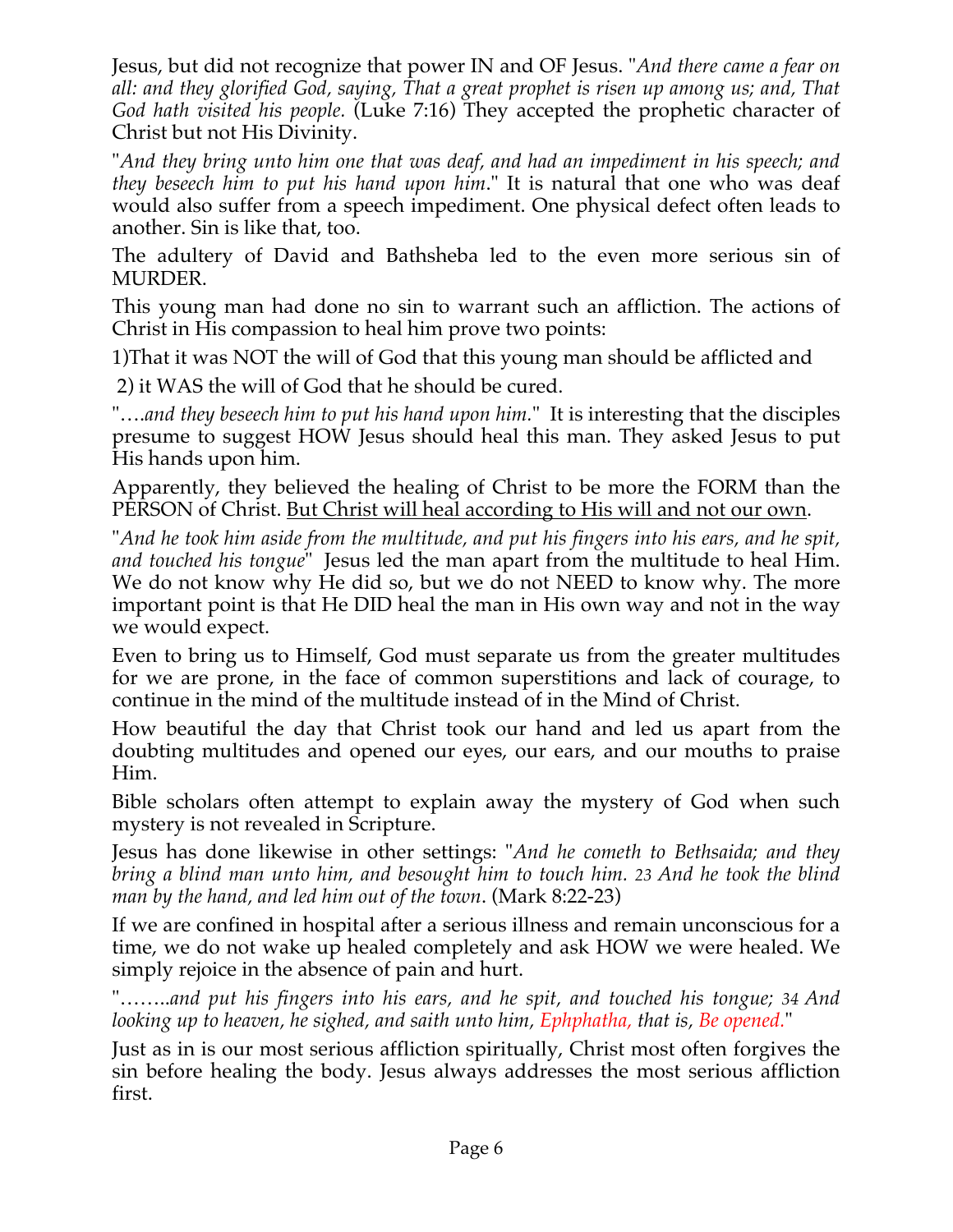(*put his fingers into his ears*) Since the man's speech impediment resulted from His being deaf, Christ heals his ears first.

(*and he spit, and touched his tongue*) He next addresses the speech impediment. The very Fountain from which the Word has it effulgence is the mouth of Christ. From that Fountain comes healing, so He spat upon His finger and touched the man's disabled tongue.

(*And looking up to heaven*) from whence cometh my help…Christ is the Power of God, and He and the Father are One. He will do no thing without the Will and Consent of the Father, so He looks to heaven - as we should do as well in time of need. "*Verily, verily, I say unto you, The Son can do nothing of himself, but what he seeth the Father do: for what things soever he doeth, these also doeth the Son likewise*." (John 5:19)

When we look upon the world around us, strewn with the dirt and filth of man and cities of gloom and want, what a contrast when, on a clear night, we look up into the pristine heavens and observe Creation untouched by the hands of man, we are humbled by our lack of merit and power. The stars, all conforming to the Law of God's Nature, shining brilliantly in the very places God put them in the beginning. Heaven is where we look for God and His Counsel.

*Ephphrata!* (Be opened, in the Chaldaic). Just as the dead eyes of Lazarus immediately opened at the voice of Christ, so the ears of this man were subject to the power of God to obey and be opened.

"*And straightway his ears were opened, and the string of his tongue was loosed, and he spake plain.*" Though this miracle is great, it is greater than might first appear. When a deaf person suffers from speech impediments due to deafness, they must be taught how to speak if that deafness is removed. But this man spoke immediately and clearly. God does not do shoddy work. His works are perfect in every detail.

"*And he charged them that they should tell no man: but the more he charged them, so much the more a great deal they published it*" What possibility exist that a man who could not hear or speak will keep silence about such ills being healed by a loving God? The more Christ counseled them to tell no one, the greater they praised Him in shouting it to the world.

Have you held your peace after having Christ heal and forgive you when you were called by His Voice? How could you? But, sadly, many do not speak of Him though they owe their beings to Him.

*"And were beyond measure astonished, saying, He hath done all things well: he maketh both the deaf to hear, and the dumb to speak*." If your ears have been opened to the glory of Christ, how could you restrain your tongue from praising Him everywhere?

The people proclaimed: "*He hath done all things well*" This is an echo from the Beginning of Genesis. All that God created and made, He saw that it was very Good. He does ALL things well.

Have you heard the Voice of Christ in the Gospels? Having heard, has the string of your tongue been loosed to proclaim His glory to all you know? Or are you a closet Christian and a secret child of God the Father?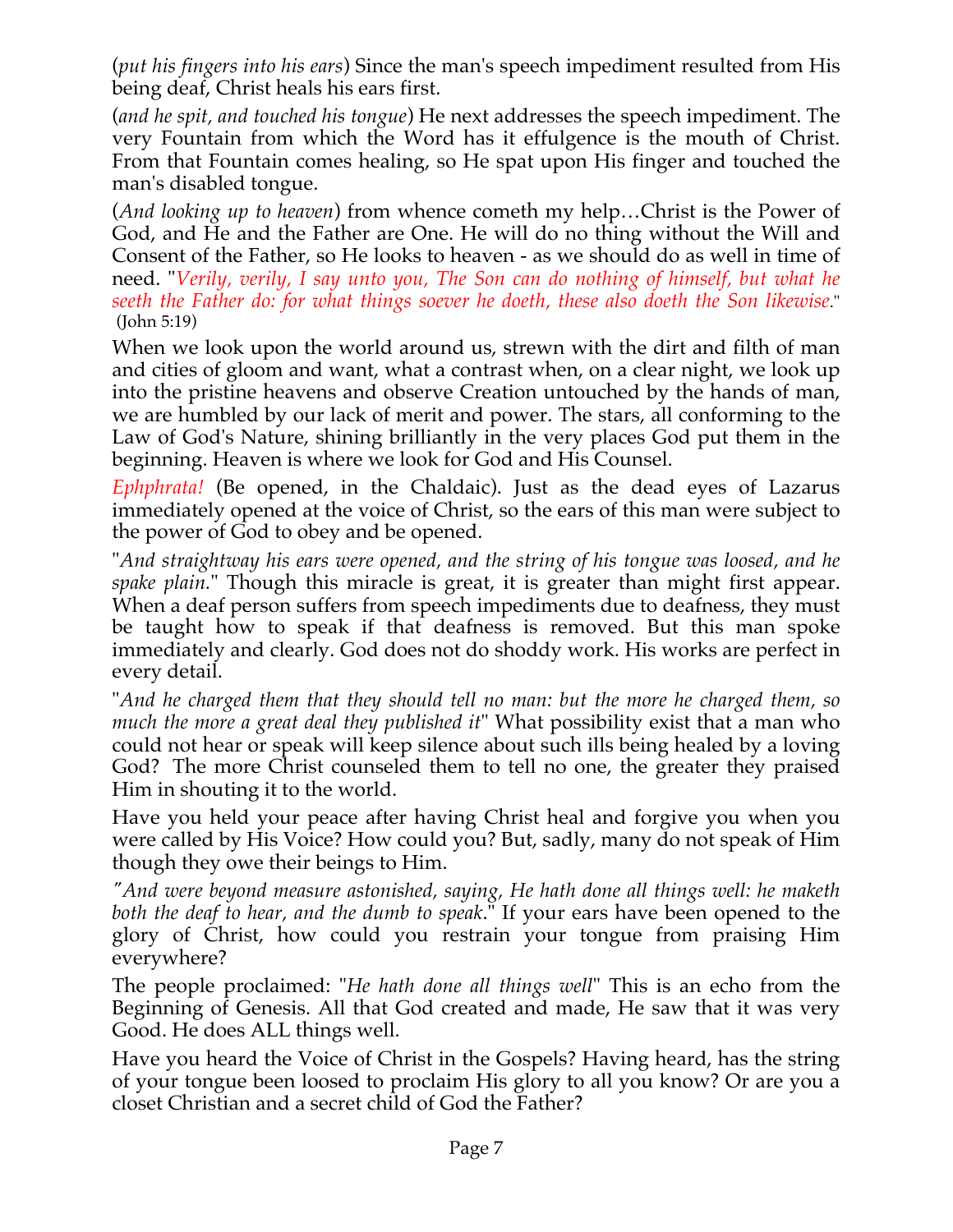# *Bishop Dennis Campbell*

Today's Sunday Report has a guest sermon by Bishop R. Dennis Campbell. As you may



have noticed, we often publish Bishop Jerry and Bishop Dennis sermons and notes. This is because no one I have ever heard does as fine a job at expressing biblical concepts in terms we can understand. Today is one of those times!

> **Jesus Doeth All Things Well** Mark 7:31-37 Twelfth Sunday after Trinity 11 September 2011

There is an old Gospel song written by Fanny Crosby that says:

"All the way my Saviour leads me, what have to ask beside? Can I doubt His tender mercies, who through life has been my guide, Heav'nly peace, divinest comfort, Here by faith in Him to dwell For I know what e're befall me, Jesus doeth all things well."

That last line is based on our Gospel reading for today, and I have borrowed it as the title of this sermon, "Jesus Doeth All Things Well."

In the Bible the words are a little different. Found in Mark 7:37, they are "He hath done all things well." These words express a happy conclusion of the speakers. They also express a great deal of surprise, for Jesus has just done some very odd things. For one thing He has just returned from the coasts of Tyre and Sidon. These were Gentile areas, places good Jews avoided. Yet Jesus went there, and, while there, He actually helped Gentiles by exorcising a demon from the Syro-Phoenician woman's daughter. Strange works from a Man Jews believed was supposed to lead them in a global war to crush the Gentiles. Even in healing the man in our text, His actions are a little odd. Every one knew He could cast out demons and heal the sick with just a word. He didn't even have to be in physical proximity to them, as is seen in the case of the Syro-Phoenician's daughter. He could heal from afar as easily as from the side of the sickbed. But when this man with an impediment in his speech and deaf ears was brought to Him, Jesus put His fingers in the man's ears, spat, touched his tongue, looked up to Heaven, and sighed. Only then did He say, "Ephphatha," "be opened," and heal the man.

God's ways often seem strange to us. It seemed strange to the Virgin Mary when the angel announced that she would bear a son. It seemed strange to the Jews that a Man who claimed to be the Messiah was born in a barn and grew up in Nazareth and worked as a carpenter. They expected Him to be born in the palace, grow up in wealth, and be trained for war. It seemed strange to the disciples that He allowed Himself to be captured and nailed to a cross. And it really seemed strange when He died. How could this be? How could the Messiah die? But that was not as strange to them as His resurrection. They were terrified when they saw Him (Lk. 24:37). And they were just as shocked at His ascension.

I confess that God's ways often surprise me. I am surprised at the way He allows evil to run free on this earth. I am amazed at the way the righteous and the innocent suffer. I am surprised at the trials His people have to endure in this life. I am surprised at the heresy and schism He allows in His Church. I am surprised He doesn't show Himself in the sky and speak to us in an audible voice, and fix our problems, and end our wars, and throw out the politicians and rule the earth Himself, and throw out the clergy and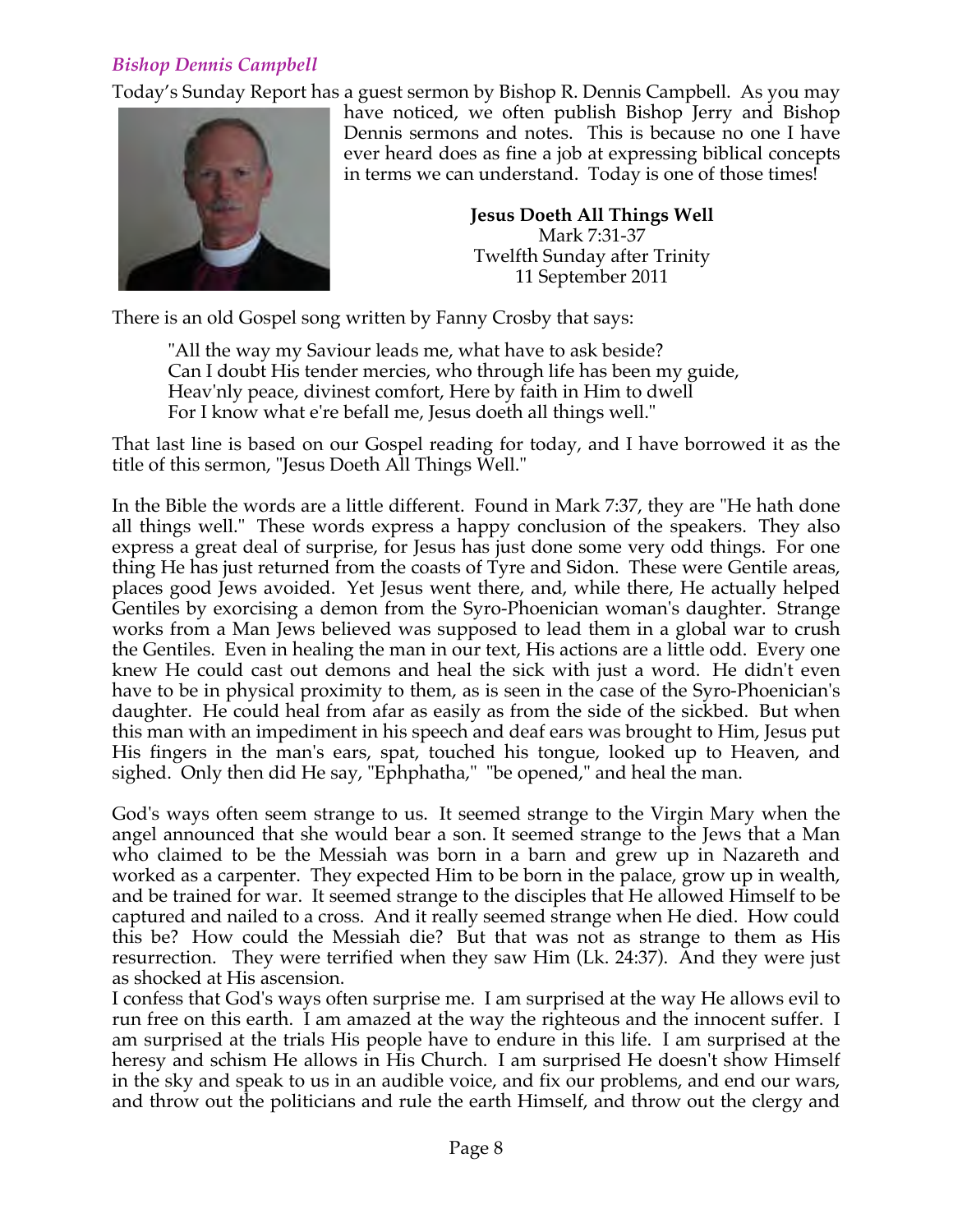rule the Church Himself. Yes, I have read the Bible enough to know some of His reasons for doing what He does, but His ways are still mysterious to me, and such knowledge is too wonderful and excellent for me; I cannot attain it," as our reading from Psalm139:5 states. Even the Apostle Paul felt this, as he wrote in our reading for Evening Prayer last night;

"O the depth of the riches both of the wisdom and knowledge of God! how unsearchable are his judgments, and his ways past finding out. Who hath known the mind of the Lord? or who hath been his counsellor?"

And yet, we, like those who witnessed the healing of the man in today's Gospel Lesson, must confess, "He hath done all things well." Who among us here today does not see that it is only by the grace of God that we have been preserved in our lives and brought to this place to worship Him today? Who cannot agree that it is only by the grace of God that we have been turned and preserved from sin and evil to love and serve Him? Who cannot say that by His life and death, His resurrection and ascension, those things that seemed at first so strange and unGod like to us, are the very means of our forgiveness and reconciliation to God? Who among us cannot say that the times He led us through what Psalm 84:6 calls, "the vale of misery," have been the very means by which He drew us closer to His side, and strengthened us in the faith? And even in the vale of misery who has not found that the pools are filled with the waters of His comfort? Who here does not see that, though we have not always understood His ways, or even liked them, we are what we are, and we are where we are because of Him, and in all His dealings with us, "He hath done all things well"?

I keep reminding you, and I pray you will not grow weary of it, that the time of Trinity is a time of application; a time to reflect on the way the great doctrines of the Bible apply to us in every day life. Many great doctrines are brought to our attention this morning; the doctrine of the Providence of God, the doctrines of His attributes of unchanging faithfulness, and His steadfast and everlasting love, of the Incarnation and the atonement. There are others, but the application is this; *trust Him*. "He hath done all things well," will He not continue the same tomorrow and for all eternity? Will He not keep His promises to us, everyone of them, and everyone of us, just as faithfully and just as fully in the future as He has in the past? Does God sleep? Has His arm grown weary? Has He become weak? Is He not, as we prayed together in the Collect for the Twelfth Sunday after Trinity, "more ready to hear than we to pray" and "wont to give more than either we desire or deserve?"

O God who doeth all things well, "Pour down upon us the abundance of thy mercy; forgiving us those things whereof our conscience is afraid, and giving us those good things which we are not worthy to ask, but through the merits and mediation of Jesus Christ, thy Son, our Lord. Amen.

- tR. Dennis Campbell Bishop of Diocese of Virginia Rector, Holy Trinity Anglican Orthodox Church Powhatan, Virginia www.HolyTrinityAnglicanOrthodoxChurch.org www.lifeinthescriptures.blogspot.com

*New Nametags* We had no new nametags today.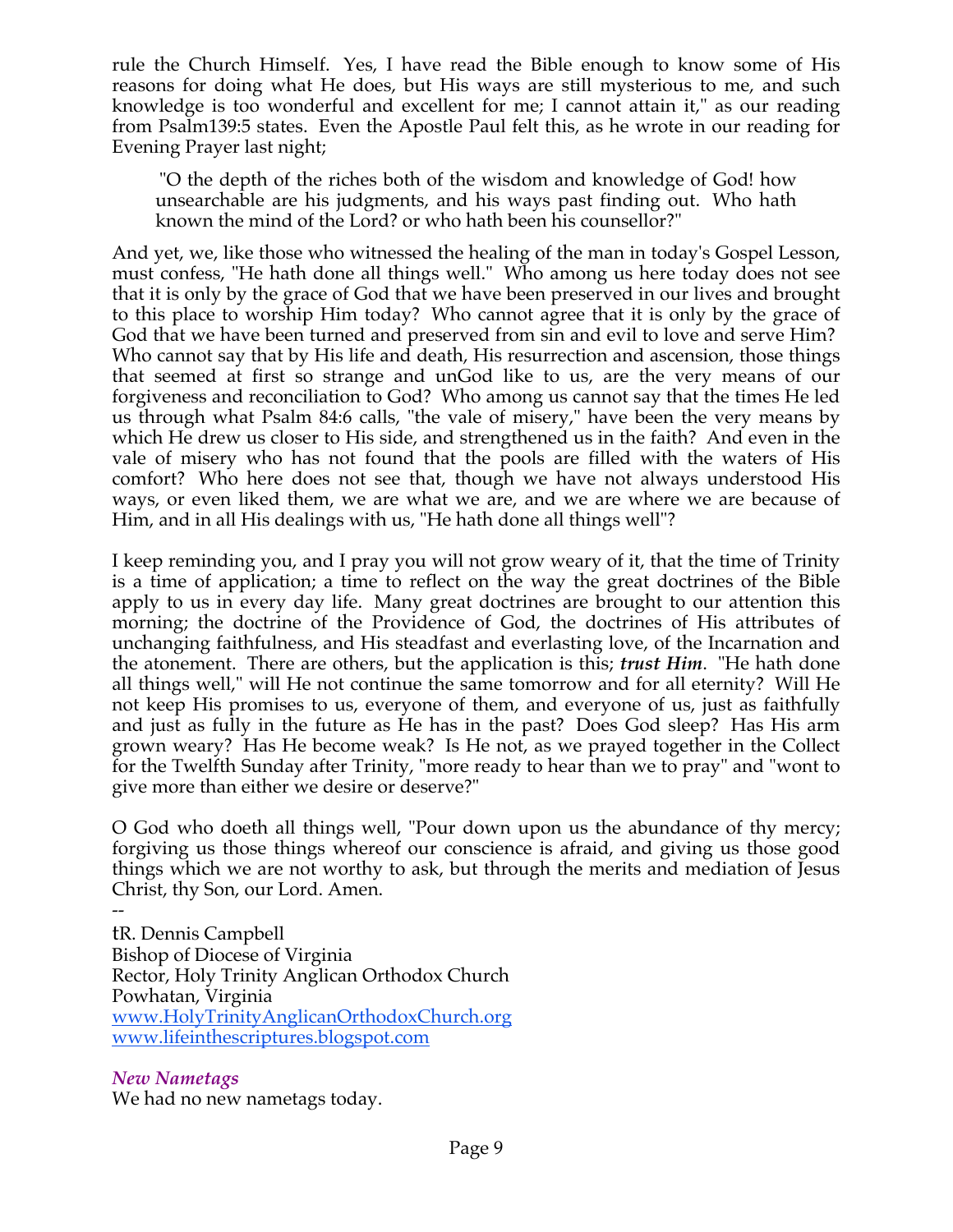### *Birthdays and Anniversaries*

We had no birthdays or anniversaries today.

### *After Church Hospitality*

Today after church we had some nice low carb snacks, pork rinds, nuts and the like. Next week dog nuts!

After church goodies providers as currently signed up:

|                              | Date Name                               |
|------------------------------|-----------------------------------------|
| 18 September 2011 Dru Arnold |                                         |
|                              | 25 September 2011 Opportunity Available |

# *People in our Prayers* - http://faithfulcenturionprayerteam.blogspot.com/

#### **Why? Prayer is an extremely important activity.**

It is not that God knows not our needs, for He surely does. Yet, Jesus commanded us to ask God for those same needs. In addition to the obvious of asking God for help, offering thanksgiving and the like, prayer helps us focus our thoughts on how we might do God's work.

The Prayer Team of the Church of the Faithful Centurion was established to help our members and fellow Christians pray for those in need and to give thanks as well for the blessings we have been granted.

#### **Who can be on the list? Do I have to be a member of the Church of the Faithful Centurion to be prayed for?**

No! The only qualification to be on the list is that you want our prayer team to pray for you. We are Christians and are happy to pray for you, no matter who you are. If you want help from God, you are our kind of people.

### **What is the commitment from the prayer team?**

Each member of the team will pray for the desired outcome at last once per day.

### **How do I get myself or someone else on the prayer list?**

You can email one of the prayer team leaders: Jack - jack@faithfulcenturion.org or Dru dru@ faithfulcenturion.org, or call the church office at (619) 659-3608 or fill out a prayer card at church.

#### **What should I ask for?**

Depends on what you want. Some people merely want God to be asked to heal their ills and be mentioned by their first name, others want a specific outcome and / or have more of their personal information known to the team. Ask for what you want. It is your desire and need for prayer the team is attempting to meet. For typical examples, see the list below.

### **Updating the Team**

If you are on our prayer list, or if you have submitted a person that you have asked us to pray for, please update one of the team members or Hap in person, by telephone or email. It helps to be able to pray specifically for these individuals including their specific needs; plus if they get better, it is nice to give thanks!

Please note that on the yellow (maybe green or orange if you get an old one) cards at church, you can ask that those to be prayed for have their names disseminated to the prayer team. Those names will be said in church and appear here. Or, you can ask that their names and purpose be kept confidential, then only Hap will know to pray for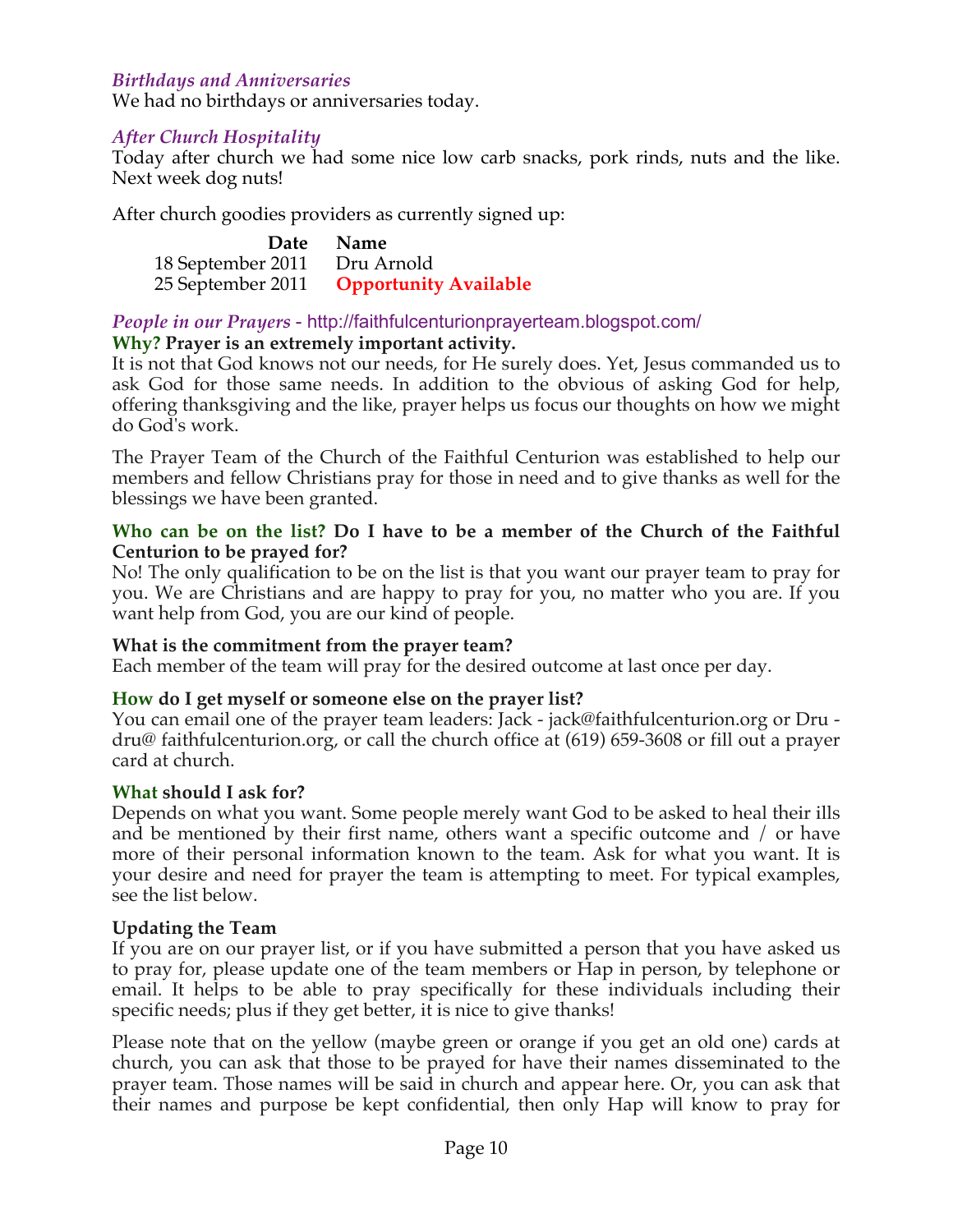them.

*Prayer List Notice – If you have someone on the prayer list and their needs have changed, please let us know. We'd like to update our prayers to reflect the need and most important to give thanks!*

# *Travel*

*Loretta* is on travel this week.

# *Move*

*The Thomas Family* is on a short tour assignment in Guam for the next two years. Please pray for the assignment to go well for Kurt and for Mary and the kids to make new friends and Christyna and Mitchell in particular to develop good friends and school mates there so as to further their development.

# *Birthday*

*Shamim Gray celebrated her*  $44<sup>th</sup>$  birthday 4 September 2011. *Sandra Lee* celebrated her birthday 14 August 2011. *Ryan Hopkins* celebrated his 21st birthday 14 July 2011.

# *Homebound or Infirm*

*Sara's mother* is in a state of deteriorating health. Please pray for peace of mind for her and the ability for both Sara and her mother to put their cares and worries on God's shoulders so they can deal with the many problems involved.

# *In need of a miracle or understanding of God's Plan*

*Todd* and *Kenny* have both been fighting osteocarcinoma for over five years and have been told their time here on earth is nearing its end, absent a miracle from God. Both are ready to go home and leave the pain, but would like to stay. Please pray for them and their families.

# *Healing*

- *Gil Garcia* had heart problems on 10 August 2011. It turns out he has Congestive Heart Failure. The medical team is trying to work out medications to get a good fluid level in his blood stream, yet not allow pooling in the chest area, while getting his rapid heartbeat under control. He is home from Kaiser Fontana, not far from where worked when he was the comptroller at Kaiser Steel! Please pray for guidance for the team treating Gil to get his medication levels right. Pray also for peace of mind for Gil and his wife Mary.
- *Dotty Valkenaar* has been diagnosed with a reoccurrence of breast cancer and had a double mastectomy and no reconstruction on 23 August 2011 in Seattle. Seemingly everything went very well, however there have been complications in the recovery and she remains hospitalized. Please give thanks for the surgical team doing their best, for the good result and pray for continued peace of mind through trust in God for Dotty and Lew, her husband, as well as their entire family.
- *Lew Valkenaar* developed ankle and leg pain and swelling in his lower right leg. On his way to visit wife Dotty (see above) he stopped to check in with his doctor. A serious blood clot in the leg finds him not visiting Dotty, but hospitalized with a Heparin drip trying to dissolve the clot. Please pray for Lew's clot to dissipate so that he can get on with the business of taking care of Dotty.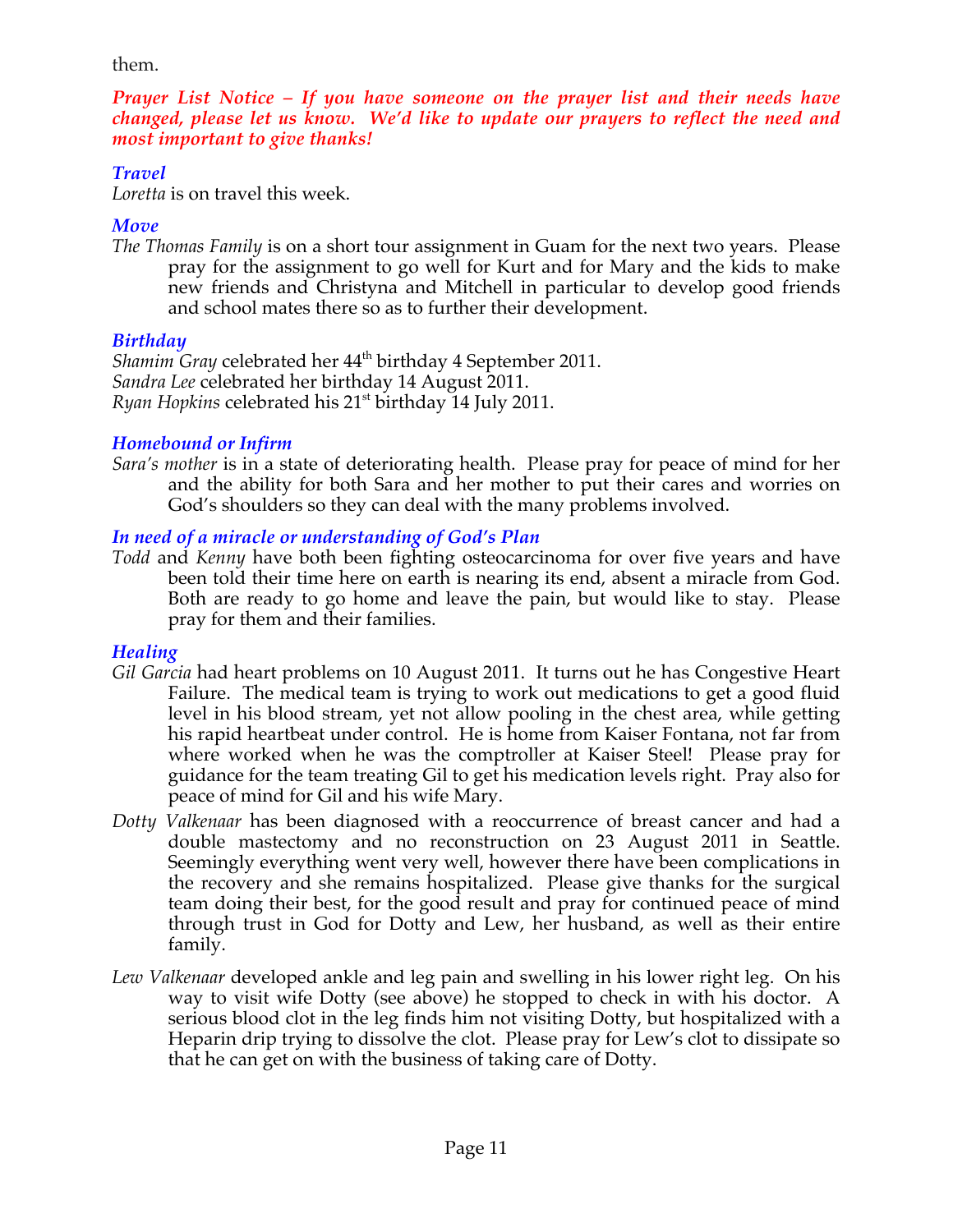- *Bill Aitken* had a full knee replacement on 18 April 2011. He had an infection which set things back, then needed an additional operation the week of 25 July 2011. Now a mass has been found in the abdominal area and he underwent explorative surgery on 4 August 2011. It seems things are going okay, but the mass has yet to be indentified. Please pray for guidance for the team treating Bill and for his recovery. Pray also for peace of mind for Bill and his wife Sara.
- *Ryan Hopkins* managed to injure his back somehow. Please pray for the medical people treating him to pay attention and figure out what the problem is, then come up with a workable solution. Give Ryan patience while all this happens.
- *Loretta Walker* underwent gall bladder surgery on Friday, 1 July 2011. The surgery was expected to go fairly smoothly, but there was more to it than expected. She required a second surgical attempt, which did not solve the problem. She is home recovering and gaining strength for a third surgery the afternoon of Tuesday 30 August 2011. Please pray for her to develop a good attitude, trust in the Lord, as well as eat and in particular drink at home. Pray for her family, in particular her daughters Tricia and Jenny and granddaughters Whitney and Cayenne who are taking care of her. Please give thanks for her successful surgery and pray for a complete return to health. Please pray for peace of mind for Loretta and her family, in particular her daughters who are there to help her. Pray for her trust in our Lord and for both her and her family to let God carry their worries while she recovers.
- *Morris Martin, 91,* was hospitalized with pneumonia, he in rehab now and doing well, he has been irritated by having a feeding tube in until his throat can heal and be retrained, but he has responded with renewed effort when he failed the swallow test on 21 July 2011. He had a bit of a fever from which he seems to have recovered; it is hard, but he is strong. Give thanks for his great attitude and trust in God. Pray for strength and peace of mind for Morris and his family, in particular his son Paul. Pray for his trust in our Lord and for both him and his family to let God carry their worries while he recovers.
- *Steve Sundberg* had a heart attack after Easter. After some time, the medical team treating him decided he was not a candidate for stents and a five-way heart bypass was performed the week of 6 June 2011. Please give thanks for an apparently very successful surgery and also pray for his complete recovery and for his three children and family who are very worried about him, pray also for his trust in our Lord and for both him and his family to let God carry their worries while he recovers.
- *Matt Alcantara*, age 15, has Osteosarcoma (bone cancer), a very rare and often lethal form of cancer with limited treatment options. This is a disease that is about 90 percent fatal in a couple of years. He has no hip joint on one side, but he walks and swims! Courage? Guts? You bet! Matt's scans on 20 June 2011, were CLEAN! Thanks be to God for the way things have gone. Thanks also for the great faith of Matt and his entire family. Their faith and trust is a wonderful example for each and every one of us. But, now is not the time to stop praying. Actually, it never is the time to stop praying!
- *Andrew Scally* was hospitalized with pneumonia, he is home now and doing very well, spending more and more time off the supplemental oxygen. Please give thanks for his recovery and pray for a complete return to health. Please pray for peace of mind for Andrew and his family, in particular his son Keith who has been there to help him. Pray for his trust in our Lord and for both him and his family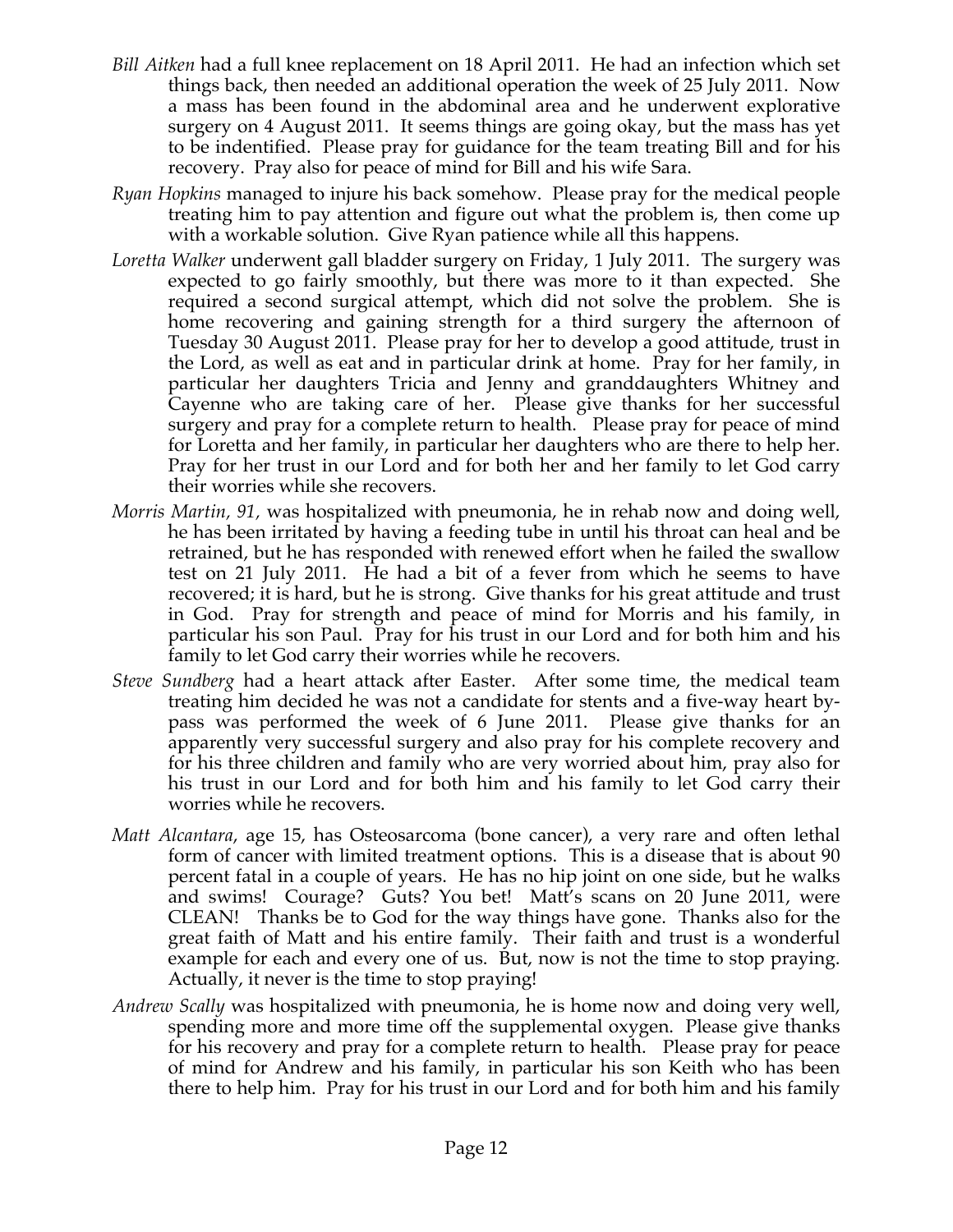to let God carry their worries while he recovers.

- *Won King* underwent surgery the week after Memorial Day. She is now home, but doctors had difficulty stabilizing her blood thinning medication levels; but all seems fine now. Please give thanks for the successful surgery and medication setting.
- *Melanie Zimmers* has what appears to be a badly bulged disc at C5-C-6 which is causing radiating pain down her right arm and numbness in her thumb and forefinger. She has been in physical therapy and is set to undergo epidural injections in July 2011. Please pray for resolution of her problem and a good attitude while a means to solve the problem is found.
- *Hal Campbell* underwent apparently successful surgery for a cancerous lesion on the inside of his cheek and the associated lymph node on 7 March 2011, at the VA hospital in Seattle. Friday, 17 June 2011, his  $62<sup>nd</sup>$  birthday, he started his first food by mouth since he finished six weeks of follow up Chemo and Radiation treatment to hopefully eradicate and cancerous cells that might have remained. Please pray for him to be able to eat so that he can have the feeding tube removed, for remission of the cancer and most of all for his acceptance of Christ.
- *Kyle Thompson, CPL USMC* was injured was seriously wounded while on foot patrol in Helmand Province of Afghanistan on 25 October 2010. He has been released to Camp Pendleton on casual status until his medical condition is clear. Likely he will be medically discharged.

You can reach out to him by emailing his father, Mike Thompson, at miket4k@yahoo.com. We may have a new address soon.

*Todd Love, CPL USMC* was seriously wounded while on foot patrol in Helmand Province of Afghanistan on 25 October 2010. Todd and his squad leader, *Kyle Thompson*, were hit by an Improvised Explosive Device (IED) during a routine patrol. The IED took both of Todd's legs and part of his left arm. Pray for peace of mind, courage and healing for Todd. Pray for the medical teams treating him.

Send Todd a note or log on to http://www.caringbridge.org/visit/toddlove.

- *Shamim Gray* underwent a lumpectomy on Saturday 6 November 2010 at Bethesda Naval Hospital, with apparent great result. Please pray for a complete remission of the cancer. Pray also Shamim will maintain her great attitude and trust in God.
- *Judith Clingwall*, is afflicted with Multiple Sclerosis (MS). She is currently in Laurel Place, an extended care facility in Surrey, British Columbia. Judith's condition seems stable a present, although the medication levels have been increased. Please pray for her to take an active part in her own life, for her strength, peace of mind, trust in God and remission of the disease so she might return home to her family. Pray also for strength for her husband Martin as he deals with all the problems and stress of Judith's situation.
- *Becky Madden* is paralyzed from the neck down as the result of a tragic shooting accident. She has made it home and to church in a new donated magic wheelchair. Please pray for further recovery for Becky, as well as strength and guidance for each of those involved.
- *Betty Macauley,* Tim's mom, is currently in a state of failing health. Please pray she will gain interest in life around her and actively pursue life here on earth. Please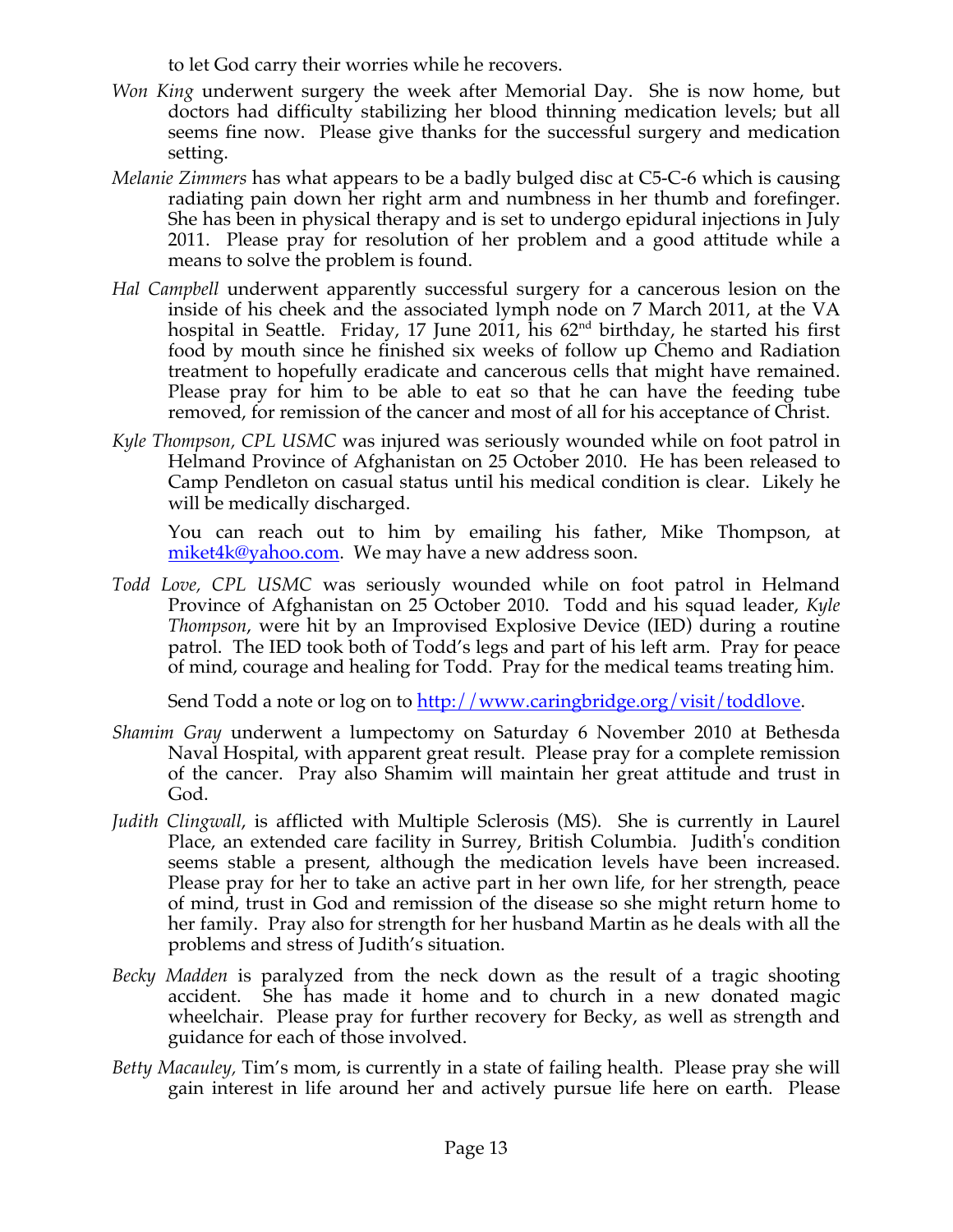pray for her family, in particular her son Tim, as they try to help her.

- *Lauralee* underwent a lumpectomy on Friday after Thanksgiving. A further anomaly has been discovered and she had additional preventative radiation treatment. Please pray for a complete remission of the cancer. Pray also Lauralee will maintain her great attitude and trust in God.
- *Luca*, 5 years old, from our church family in Perth, Western Australia, who has just been diagnosed with leukemia. And for his Mum and Dad and extended family.
- *Jere Wolfe,* Melanie Zimmers' dad, has cardiomyopathy, a weakening of the heart muscle. The pacemaker installation helped a lot, but he lost ¼ of his weight, so he has to fight his way back. He is getting stronger, but not gaining weight. He now has a bladder infection and is concerned because of the significantly adverse reaction he had to the antibiotics last time. Keep praying for his continued recovery and for him Jere to maintain his trust in the Lord.
- *Doreen Wolf*, mother of Melanie Zimmers, is recovering from Bell's Palsy and still has a bit of difficulty with her foot, but she is mobile, for which she gives thanks.
- *Greg Chase asks that you pray for his family:*
	- *Diane*, Greg's wife, has a positive attitude dealing with the ongoing treatment of her ulcerative colitis. They are grateful for a positive attitude and would be pleased to see physical progress.
	- *Phyllis*, Greg's mom, has stabilized as the result of the good home care she is receiving and recently celebrated her 89<sup>th</sup> birthday.
	- *Wilma* is at home after three weeks in the hospital and is working on building strength for a planned hip replacement in August 2011.
- *Vince (age 13), reoccurrence of cancer, recent testing found a nickel sized tumor in his* lungs. The doctors are consulting with a specialist in Houston. Please pray for guidance for the medical team and for peace of mind for Vince and his family.
- *Obra Gray* continues to take day by day. Please continue to keep Obra in your prayers, and give him the strength of knowing the Lord is with him and will never forsake him. Obra needs security of what lies ahead of him, and only the Lord can grant the solace to answer his prayer.
- *Bashir Ahmed*, father of Shamim Gray, has been blessed with the Lord's breath of life to stay on this earth for the time being. But, things are hard for him and his loving wife, who cares for him. They have two young nieces living with them who see no real need to help, pray for God to enter their hearts. Above all, pray for his entire family to open their hearts to accept all God's love will bring them.
- *Kay Denton* (Mrs. Kay) is still home and doing pretty well considering the bones in her neck and hands are degenerating as a side effect of her kidney failure. Her thumbs are not particularly useful any more. Mrs. Kay asks everyone who is praying for her know how grateful she is for their prayers. As always, she retains her trust in the Lord and her positive attitude.

### *Guidance*

*Steve* asks that you pray for difficulties he is having with his family. Please pray that the Holy Ghost will enter into his heart and provide him with the heaven sent inspiration that he needs to see clearly and deal with problems and the courage to do what needs to be done in the manner it should be done.

*Jacquie* to open her heart to God and accept His Love and Grace.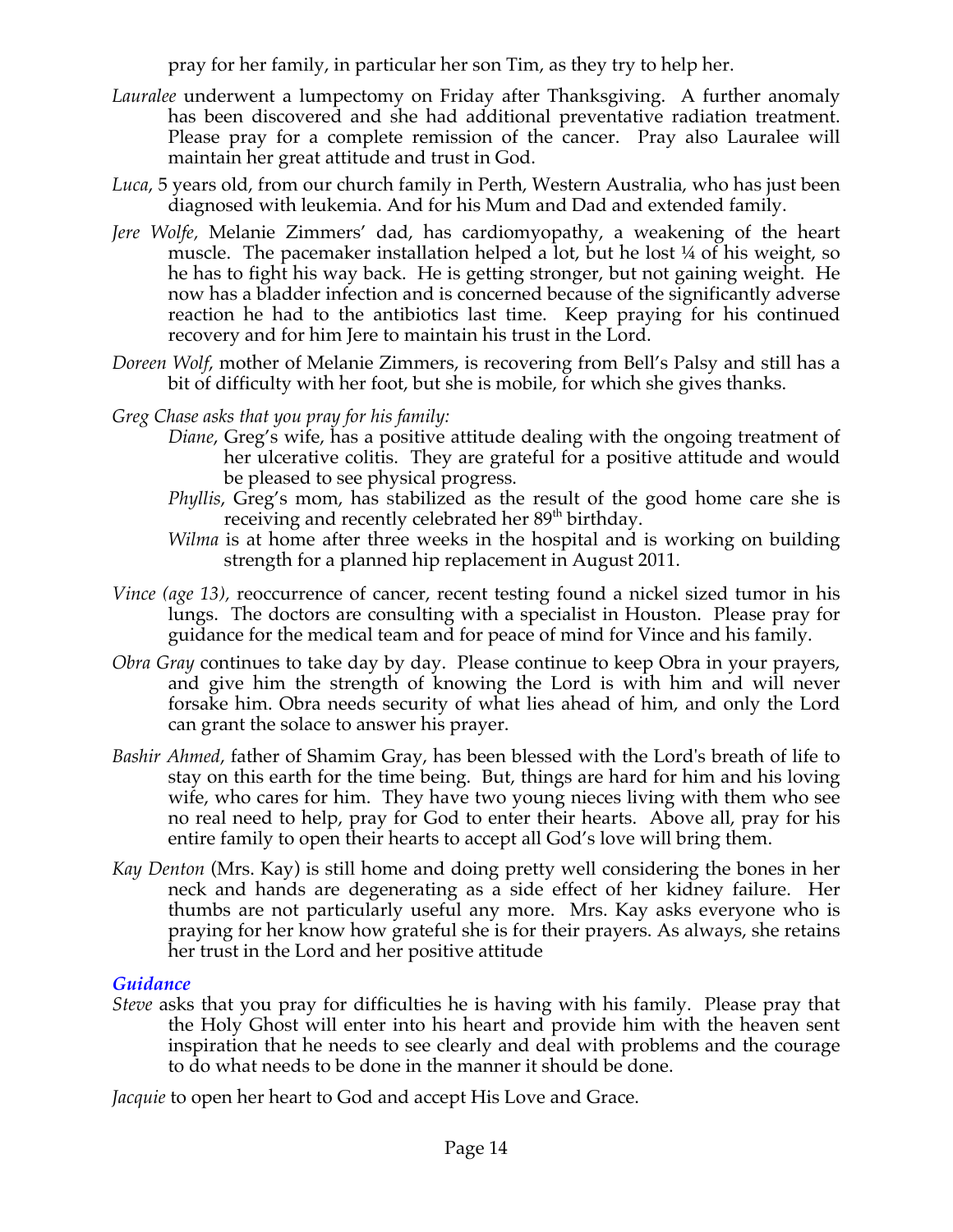*Hap* asks you to pray that he might be able to trust God will help him make the right decisions at the right time and not to worry uselessly, to change those thing he can change, accept those things he cannot change and that he will open his heart to the Holy Ghost.

### *Armed Forces & Contractors*

Airman Donny Patton (RAF Mildenhall, UK), Jordan (USMC – AIT), Neal (USN-Afghanistan), Trevor (USAF - KC-10 Boom Operator), Trevor (USN – Pilot Training), Kurt Thomas (USN – Guam),

### *Persecuted*

Around the world, Christians are under attack, not only in the Muslim world, but from Hindus and others in India. Also, they are under continual attack in the name of "Separation of Church and State" in the western world, as it becomes actively atheist or pro-devil buddy. Please pray for God's guidance and protection for all persecuted Christians and those around them.

# *Thanksgiving*

*The Thomas Family* gives thanks for safe travel last week to their new assignment in Guam.

# *Various Special Requests*

- We ask that you pray, please ask God that the Holy Ghost might give you insight into how you might make the lives of your friends and family better. Remember helping others is not just those who you don't know!
- Please join us in praying that the *Free Teen Guitar Class* will be continue to be an opportunity for God to work in the lives of the kids and their families. Please ask God to guide the class to new opportunities to make Him known to others. Help us to let the love of our Lord shine through us into their lives, putting Him first, so that He might enter in to their hearts and lives.

# *Question that only you can ask*

What would you like to know about our history, what we believe, what we do or how we operate? Hap is looking for material for the continuing education class and *Thought for the Day* material. Help us help you. Please send your question to Hap so we all can get an answer. Just because you don't know the answer to your question doesn't mean you are the only one who doesn't know. But, if you don't ask, no one will know.

# *I'd like to get a different point across or announce something*

If you have a different point of view, I would be happy to give you room to get your point across. While this publication is my perspective on events, I recognize not everyone may agree and that some people would like to express their own opinion. If you want to write something, please forward your item to Hap (with a note as to whether or not you would like editing help) to: hap@faithfulcenturion.org.

# *Epistleers*

We post the list of Epistle Readers in the Sunday Report each week so you can either plan your attendance or your pre-reading as the spirit so moves you.

### **Date Reader**

| 18 September 2011 | Ryan Hopkins |
|-------------------|--------------|
| 25 September 2011 | Dru Arnold   |